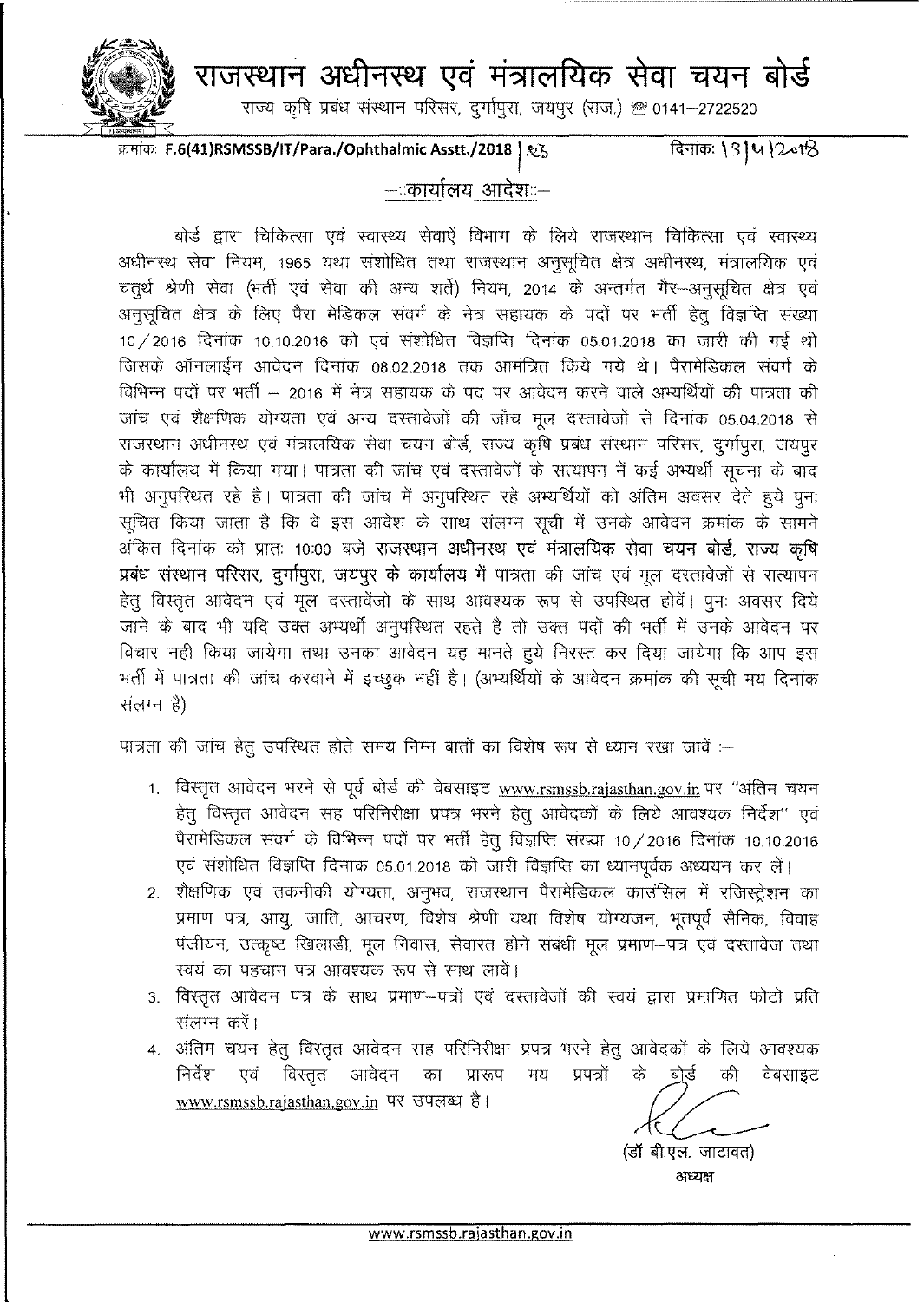## ~ 3l~ ~ **J:j?lI61 <sup>~</sup> Cf) -wrr =q tF"I <sup>~</sup>**

राज्य कृषि प्रबंध संस्थान परिसर, दुर्गापुरा, जयपुर (राज.) ® 0141-2722520



### .<br>पैरामेडिकल संवर्ग के विभिन्न पदों की भर्ती—2016 के अन्तर्गत नेत्र सहायक पद हेतु दस्तावेज सत्यापन में अनुपस्थित रहे अभ्यर्थियों की सूची

पैरामेडिकल संवर्ग के विभिन्न पदों पर भर्ती 2016 के अन्तर्गत नेत्र सहायक के पद पर भर्ती हेतू में आवेदको की पात्रता की जांच एवं दस्तावेजों का सत्यापन दिनांक 05.04.2018 से 11.04.2018 तक राजस्थान अधीनस्थ एवं मंत्रालयिक सेवा चयन बोर्ड कार्यालय में प्रारम्भ किया गया था। इस सूची में वर्णित अभ्यर्थी बावजूद सूचना के दस्तावेज सत्यापन के समय अनुपरिथत रहे हैं। इन अभ्यर्थियों को अन्तिम अवसर देते हुए पुनः सुचित किया जाता है कि वे उनके नाम के आगे अंकित तिथि को आवश्यक रूप से पात्रता की जांच एवं दस्तावेजों के सत्यापन हेतू राजस्थान अधीनस्थ एवं मंत्रालयिक सेवा चयन बोर्ड, राज्य कृषि प्रबंध संस्थान परिसर, दुर्गापुरा, जयपुर में प्रातः 10:00 बजे उपस्थित होवें। अभ्यर्थी अपने साथ विस्तृत आवेदन की दो प्रति, मूल दस्तावेज, स्वयं की आई.डी. लेकर उपस्थित होंगे। यदि निम्नलिखित अभ्यर्थी उनके नाम के आगे अंकित दिनांक को दस्तावेज सत्यापन हेतु उपस्थित होने में असमर्थ रहते है तो पैरामेडिकल संवर्ग के नेत्र सहायक के पद की भर्ती में अभ्यर्थियों का चयन करने समय उनके आवेदन पर विचार नहीं किया जायेगा:—

| SRNO - | <b>Application No</b> | laresiden<br>Saltas ing K<br><b>Candidate Name</b> | <b>Father Name</b>         | Date          |
|--------|-----------------------|----------------------------------------------------|----------------------------|---------------|
| 1.     | 201801000667          | <b>AAMEEN KHAN</b>                                 | PAHALDEEN KHAN             | 19 April 2018 |
| 2.     | 201801000465          | ABDUL KADIR QURAISHI                               | SALAUDDIN QURAISHI         | 19 April 2018 |
| 3.     | 201801000472          | abhinay                                            | RAM NATH PAL               | 19 April 2018 |
| 4.     | 201801000542          | ABHISHEK KUMAR SONI                                | RADHE SHYAM SONI           | 19 April 2018 |
| 5.     | 201600872444          | ABHISHEK KUMAR DULARA                              | <b>BODURAM DULARA</b>      | 19 April 2018 |
| 6.     | 201801000742          | <b>ABHISHEK MEHAR</b>                              | RADHESHYAM MEHAR           | 19 April 2018 |
| 7.     | 201600873741          | ADITI ARYA                                         | <b>BRIJESH KUMAR YADAV</b> | 19 April 2018 |
| 8.     | 201600873958          | ADITYA CHHIPA                                      | KAILASH CHAND CHHIPA       | 19 April 2018 |
| 9.     | 201801000939          | ADITYA KUMAR VERMA                                 | KRISHAN KUMAR VERMA        | 19 April 2018 |
| 10.    | 201801000751          | AJEET SINGH                                        | SATYAVEER SINGH            | 19 April 2018 |
| 11.    | 201600875407          | AIIT SINGH YADAV                                   | JAY NATH SINGH YADAV       | 19 April 2018 |
| 12.    | 201801000642          | Alok Kumar Upadhyay                                | Anirudh Prasad Upadhyay    | 19 April 2018 |
| 13.    | 201600876797          | AMARJEET SINGH                                     | RAJESH SINGH               | 19 April 2018 |
| 14.    | 201600875286          | AMEEN KHAN                                         | ROOPA KHAN                 | 19 April 2018 |
| 15.    | 201600873802          | AMIT JAIN                                          | RAMESH CHANDRA JAIN        | 19 April 2018 |
| 16.    | 201600873064          | AMIT KULSHRESTHA                                   | LATE JALAJ KULSHRESTHA     | 19 April 2018 |
| 17.    | 201600881900          | AMIT KUMAR SINGH                                   | ANJANI KUMAR SINGH         | 19 April 2018 |
| 18.    | 201801000750          | <b>AMIT RAI</b>                                    | SURENDRA RAI               | 19 April 2018 |
| 19.    | 201801000449          | ANJU CHOUKSEY                                      | LAXMINARAYAN CHOUKSEY      | 19 April 2018 |
| 20.    | 201600874838          | ANKITA KUMARI GOND                                 | Babu nandan sah            | 19 April 2018 |
| 21.    | 201600874225          | <b>ANUP KUMAR</b>                                  | TRILOKI PRASAD             | 19 April 2018 |
| 22.    | 201600877040          | ANURAG BHARDWAJ                                    | JAICHANDRA CHOUDHARY       | 19 April 2018 |
| 23.    | 201801000605          | ANURAG DESHBHRATAR                                 | ARUN DESHBHRATAR           | 19 April 2018 |
| 24.    | 201600875982          | ARVIND KUMAR                                       | KALI DEEN                  | 19 April 2018 |
| 25.    | 201600876038          | ARVIND PATIDAR                                     | JAMNA LAL PATIDAR          | 19 April 2018 |
| 26.    | 201801000528          | ASHEESH DIWAKAR                                    | SATVEER SINGH DIWAKAR      | 19 April 2018 |
| 27.    | 201600875646          | <b>ASHISH SARKAR</b>                               | <b>KRISHNAPAD SARKAR</b>   | 19 April 2018 |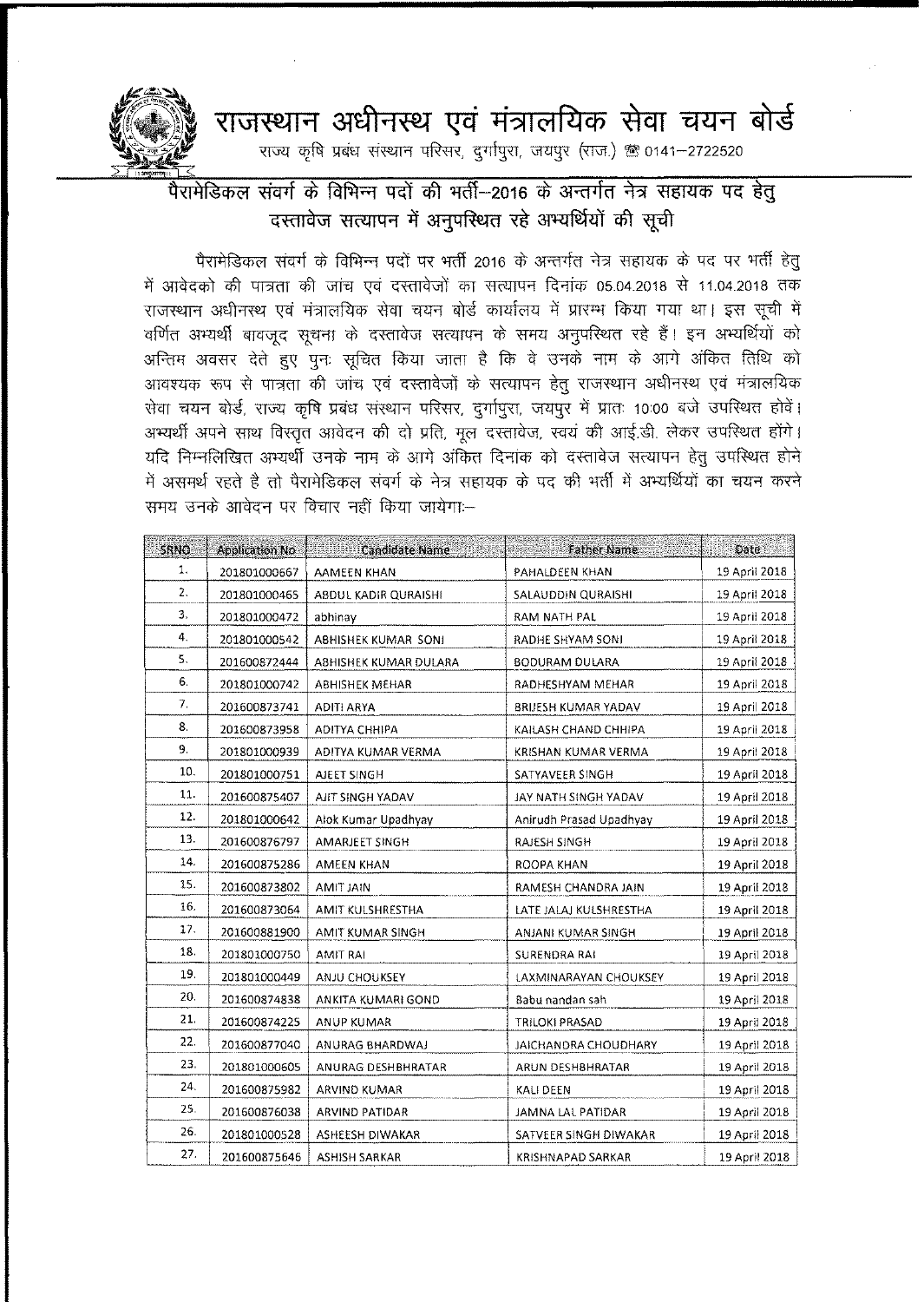

#### . राजस्थान अधीनस्थ एवं मंत्रालयिक सेवा चयन ब

-<br>राज्य कृषि प्रबंध संस्थान परिसर, दुर्गापुरा, जयपुर (राज.) ® 0141–27225

| 28. | 201801000776 | ASHOK KUMAR DHAKAR           | SHANTI LAL DHAKAR         | 19 April 2018 |
|-----|--------------|------------------------------|---------------------------|---------------|
| 29. | 201600872031 | ATUL KUMAR RAI               | VINOD RAI                 | 19 April 2018 |
| 30. | 201801000649 | <b>BALDEV RAM</b>            | BHERA RAM                 | 19 April 2018 |
| 31. | 201600873646 | <b>BHANWAR LAL CHOUDHARY</b> | KALU RAM CHOUDHARY        | 19 April 2018 |
| 32. | 201600872688 | <b>BHAWANA KANTE</b>         | <b>BHASKER RAO KANTE</b>  | 19 April 2018 |
| 33. | 201801000832 | CHANCHAL KUMAR               | <b>GOVARDHAN SAH</b>      | 19 April 2018 |
| 34. | 201600876956 | CHANDAN SINGH                | JAGDISH SINGH             | 19 April 2018 |
| 35. | 201600876634 | CHARAN KHATAVKAR             | PRAKASH                   | 19 April 2018 |
| 36. | 201600872425 | <b>CHETAN PATEL</b>          | Roopa Patel               | 19 April 2018 |
| 37. | 201600876696 | DEEN DAYAL                   | <b>GANGA SHYAM</b>        | 19 April 2018 |
| 38. | 201600876466 | DEEPAK GUPTA                 | Sh DEEN DAYAL GUPTA       | 19 April 2018 |
| 39. | 201600875000 | DEEPAK KUMAR                 | AMBAY PRASAD              | 19 April 2018 |
| 40. | 201600877001 | DEEPAK KUMAR SHARMA          | HARI NARAYAN SHARMA       | 19 April 2018 |
| 41. | 201600875535 | DEEPAK SHARMA                | DINESH KUMAR SHARMA       | 19 April 2018 |
| 42. | 201801000436 | Deepak Singh                 | Ram pal Singh             | 19 April 2018 |
| 43. | 201801000428 | DEVA KUMAR                   | ROSHAN SINGH              | 19 April 2018 |
| 44. | 201801000631 | DEVENDRA KUMAR DAMOR         | TEJ KIRAN DAMOR           | 19 April 2018 |
| 45. | 201600877022 | DHARMENDAR KUMAR             | JALANDHAR PRASAD          | 19 April 2018 |
| 46. | 201600875292 | DHARMENDRA PANWAR            | SONA RAM PANWAR           | 19 April 2018 |
| 47. | 201600874040 | DHARMPAL SINGH PALSANIYA     | KALYAN SAHAY PALSANIYA    | 19 April 2018 |
| 48. | 201600872537 | DR. SARLA                    | PATTU RAM                 | 19 April 2018 |
| 49. | 201801000515 | FAIZULLAH                    | AMIR ALI                  | 19 April 2018 |
| 50. | 201600875295 | <b>FIROJ KHAN</b>            | RAFEEK KHAN               | 19 April 2018 |
| 51. | 201801000627 | <b>GAJENDRA SINGH</b>        | RAMVIR SINGH              | 19 April 2018 |
| 52. | 201600875280 | GARIMA GOYAL                 | RAJENDRA KUMAR GUPTA      | 19 April 2018 |
| 53. | 201801000433 | <b>GAURAV KUMAR</b>          | <b>CHANDRABHAN</b>        | 19 April 2018 |
| 54. | 201600872626 | <b>GAURAV PAL</b>            | SHRI PAL SINGH            | 19 April 2018 |
| 55. | 201600876486 | <b>GAUTAM SINGH SHAKYA</b>   | BENCHE LAL SHAKYA         | 19 April 2018 |
| 56. | 201600875189 | <b>GAYASUDDIN KHAN</b>       | SAMIULLA KHAN             | 19 April 2018 |
| 57. | 201801000451 | <b>GOPAL SARAN</b>           | UGRASEN                   | 19 April 2018 |
| 58. | 201600873044 | <b>GULANAWAJ KHAN</b>        | SAHID KHAN                | 19 April 2018 |
| 59. | 201801000487 | <b>GURLEEN KAUR</b>          | <b>TAJENDER SINGH</b>     | 19 April 2018 |
| 60. | 201600874383 | <b>GYANDEEP SINGH</b>        | netra pai singh           | 19 April 2018 |
| 61. | 201801000529 | HARIBHAN                     | HARIBHAJAN                | 19 April 2018 |
| 62. | 201801000736 | <b>HARIDEV</b>               | PUNAJI                    | 19 April 2018 |
| 63. | 201801000872 | HARSHAL CHHATRAPATI SASANE   | CHHATRAPATI TANAJI SASANE | 19 April 2018 |
| 64. | 201600872250 | HEMANT KUMAR MOURYA          | OM PRAKASH MOURYA         | 19 April 2018 |
| 65. | 201801000603 | HIMANSHU JAIN                | HANUMAN PRASAD JAIN       | 19 April 2018 |
| 66. | 201600872255 | HIMANSHU RANJAN              | SURESH PRASAD SINGH       | 19 April 2018 |
| 67. | 201600875562 | <b>ISHWAR SINGH</b>          | LAKH SINGH                | 19 April 2018 |
| 68. | 201801000507 | JAGDISH CHANDRA DHAKER       | <b>GHISA LAL</b>          | 19 April 2018 |
| 69. | 201801000429 | JEETENDRA KUMAR SONI         | RAMESH KUMAR SONI         | 19 April 2018 |
| 70. | 201600872993 | JYOTI RANI                   | NARESH PAL                | 19 April 2018 |
| 71. | 201801000674 | Jyotsna Yadav                | Rajendra Kumar Yadav      | 19 April 2018 |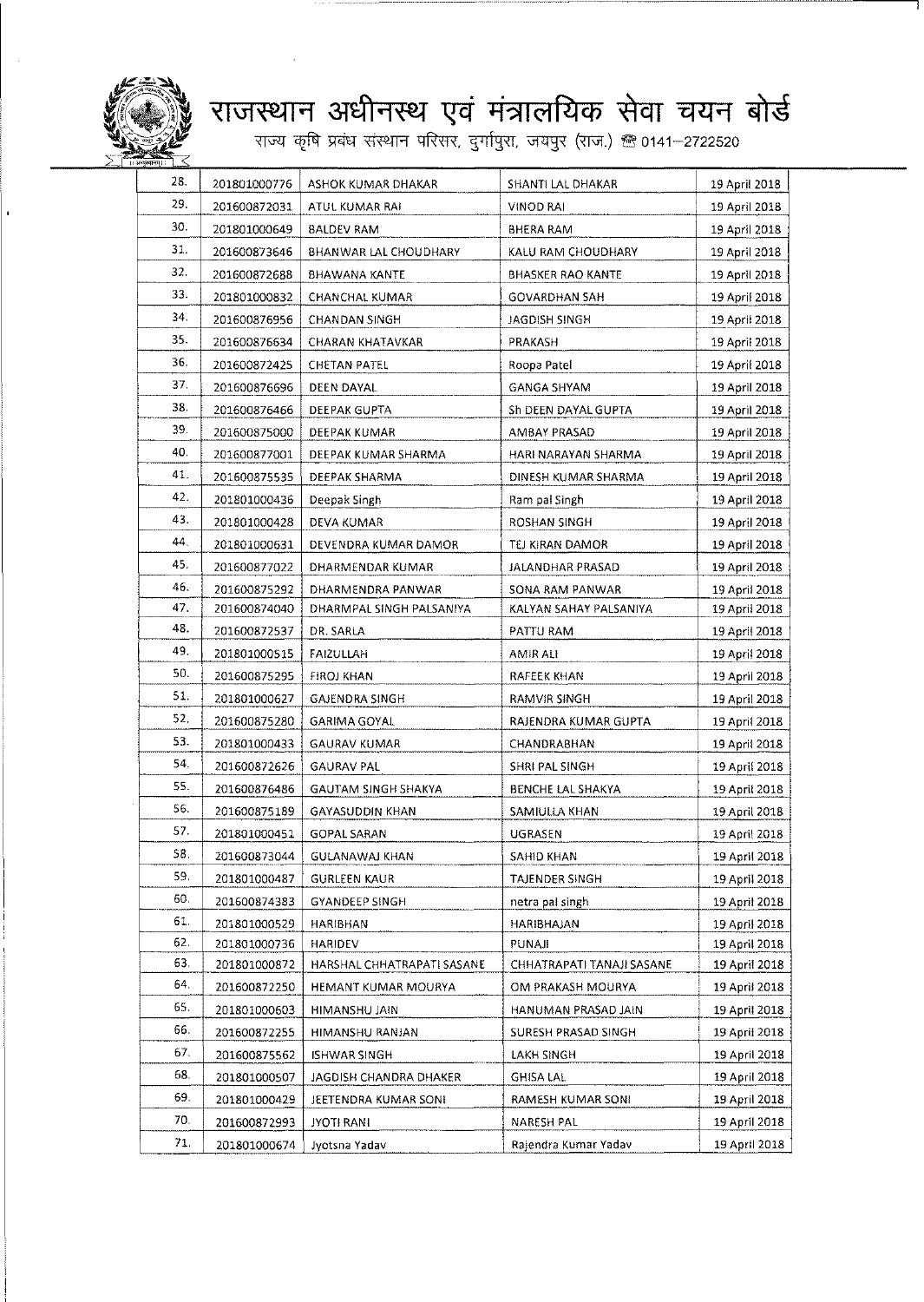

# **la**~3l~~ +i?lI61~Cf) "WIT :qll~ <sup>~</sup> ~~~qm~~,~,~~.) ~ 0141-2722520

| 72.  | 201801000871 | kainat aftab           | MD alauddin               | 19 April 2018  |
|------|--------------|------------------------|---------------------------|----------------|
| 73.  | 201600872316 | <b>KAPIL</b>           | VIJAY KUMAR GARG          | 19 April 2018  |
| 74.  | 201801000724 | KISAN                  | DHARMU                    | 19 April 2018  |
| 75.  | 201801000476 | KM DEEPIKA KUSHWAHA    | <b>SURENDRA SINGH</b>     | 19 April 2018  |
| 76.  | 201600875706 | KOMAL BHAGWAT          | <b>B R BAIRWA</b>         | 19 April 2018  |
| 77.  | 201801000784 | KRITIKA                | DHANRAJ BHARTIYA          | 19 April 2018  |
| 78.  | 201600875961 | KULDEEP KUMAR DIXIT    | CHHANNU LAL DIXIT         | 19 April 2018  |
| 79.  | 201801000723 | KULDEEP MOHAN          | <b>JAGMOHAN</b>           | 19 April 2018  |
| 80.  | 201600875236 | KULDEEP SINGH          | NAKASHTRA SINGH           | 19 April 2018  |
| 81.  | 201600874891 | kunal                  | gopaldas                  | 19 April 2018  |
| 82.  | 201801000500 | LAV PANCHAL            | PANKAJ PANCHAL            | 19 April 2018  |
| 83.  | 201600876748 | LAXMI CHOUDHARY        | SHIVJI RAM CHOUDHARY      | 19 April 2018  |
| 84.  | 201801000624 | LEELA RAM PARMAR       | BANSI LAL PARMAR          | 19 April 2018  |
| 85.  | 201801000462 | LILADHAR               | BHAGIRATH                 | 19 April 2018  |
| 86.  | 201600872323 | MADHAVI SAINGAR        | NIHAL SINGH               | 19 April 2018  |
| 87.  | 201600874994 | MAHENDRA PRASAD SAINI  | JAGDISH PRASAD SAINI      | 19 April 2018  |
| 88.  | 201801000431 | MAMATA SHAKY           | PATI RAM                  | 19 April 2018  |
| 89.  | 201600875198 | MANEESH CHAUHAN        | GURU PRATAP SINGH CHAUHAN | 19 April 2018  |
| 90.  | 201801000805 | MANISH KUMAR BHARGAVA  | MAL CHAND BHARGAVA        | 19 April 2018  |
| 91.  | 201600876149 | MANISH KUMAR SHARMA    | OMPRAKASH SHARMA          | 19 April 2018  |
| 92.  | 201801000715 | MANISH RANKAWAT        | MUKESH RANKAWAT           | 19 April 2018  |
| 93.  | 201600875272 | MANISHA RAWAT          | SUDHIR KUMAR              | 19 April 2018  |
| 94.  | 201600876844 | MEETA BAYLAN           | MAKKHAN LAL SAINI         | 19 April 2018  |
| 95.  | 201801000460 | MEGHA SHARMA           | YOGESH SHARMA             | 19 April 2018  |
| 96.  | 201600875315 | MOHAMMADFURKAN RAJPURA | SHAUKATALI RAJPURA        | 19 April 2018  |
| 97.  | 201600876115 | MOHAMMED AZIM          | MOHAMMED ASLAM            | 19 April 2018  |
| 98.  | 201600873193 | MOON MOON GHOSH        | APURBA GHOSH              | 19 April 2018  |
| 99.  | 201600874476 | MOORAT DHWAJ           | <b>RAM SURAT</b>          | 19 April 2018  |
| 100. | 201801000435 | NANDAN PRAKASH SAROJ   | SRI CHANDRA SAROJ         | 19 April 2018  |
| 101. | 201600876291 | NARPAT RAM             | <b>JASRAJ</b>             | 19 April 2018  |
| 102. | 201801000421 | naval kumar sharma     | suresh chandra sharma     | 19 April 2018  |
| 103. | 201600874705 | NAVEEN KUMAR           | OM PRAKASH                | 19 April 2018  |
| 104. | 201801000633 | NEERAJ KUMAR           | <b>HARPAL SINGH</b>       | 19 April 2018  |
| 105. | 201600875949 | NIKKI KUMARI           | PREMPAL SINGH             | 19 April 2018– |
| 106. | 201600873384 | NIMMAGADDA SAMPATH     | NARAYANARAO               | 19 April 2018  |
| 107. | 201801000745 | NIRMA                  | GOPI RAM                  | 19 April 2018  |
| 108. | 201801000440 | NITIN PAL              | SHYAMBALI PAL             | 19 April 2018  |
| 109. | 201801000637 | OM PRAKASH             | AMARA RAM                 | 19 April 2018  |
| 110. | 201600872296 | OM PRAKASH DHAKAD      | NAND LAL DHAKAD           | 19 April 2018  |
| 111. | 201801000574 | Pankai kumar           | Jitendra prasad singh     | 19 April 2018  |
| 112. | 201600876986 | PANKAJ KUMAR PALIWAL   | RAGHUNANDAN PALIWAL       | 19 April 2018  |
| 113. | 201600876665 | PANKAJ SHARMA          | OM PRAKASH SHARMA         | 19 April 2018  |
| 114  | 201801000722 | PATEL PRIYANKAKUMARI   | RAJESHKUMAR               | 19 April 2018  |
| 115. | 201801000846 | POOJA SHARMA           | OMPRAKASH SHARMA          | 19 April 2018  |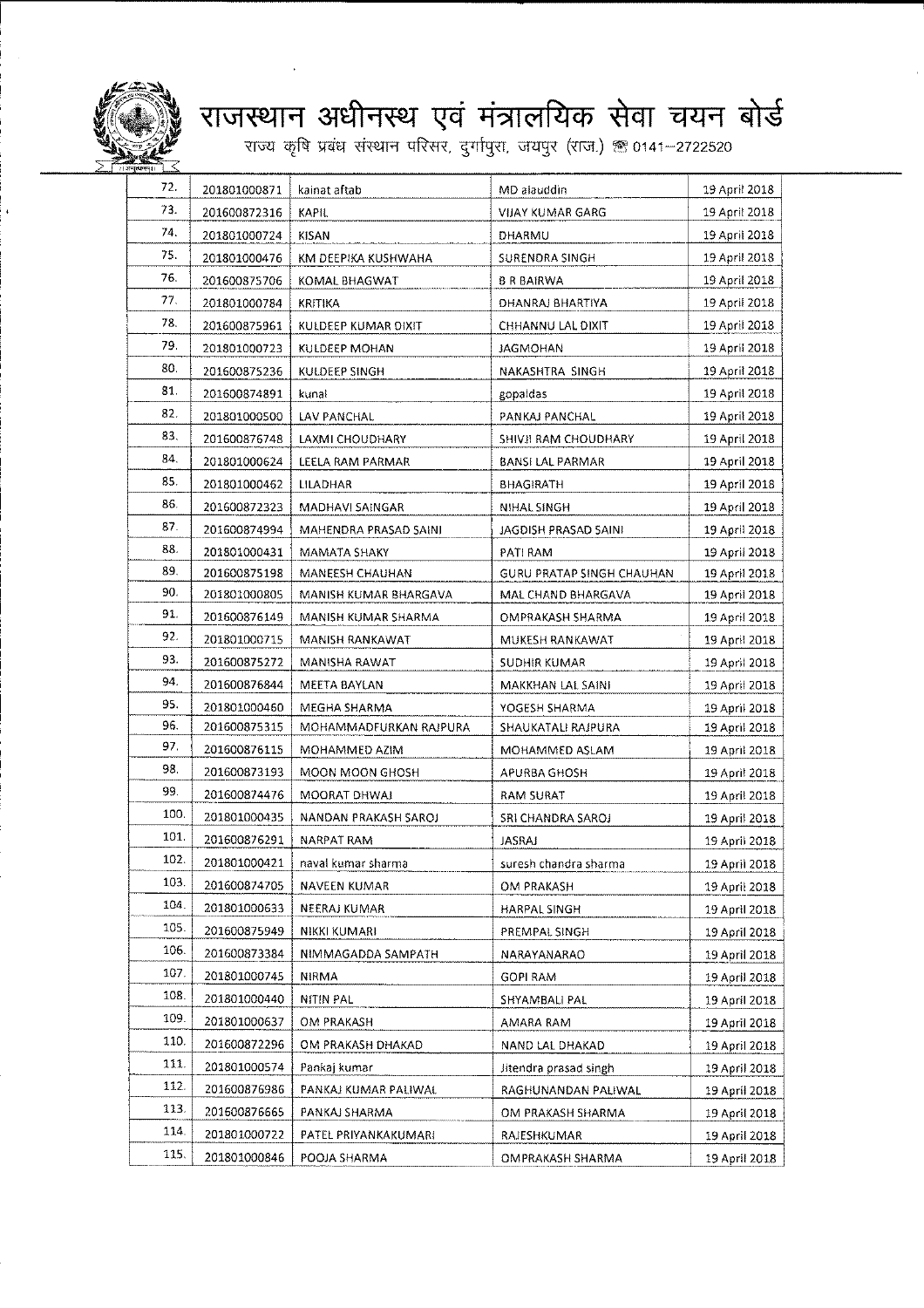

#### . राजस्थान अधीनस्थ एवं मंत्रालयिक सेवा चयन ब

राज्य कृषि प्रबंध संस्थान परिसर, दुर्गापुरा, जयपुर (राज.) ® 0141–272252

| 116. | 201801000666 | PRADEEP KUMAR LAHA     | AJOY LAHA                     | 19 April 2018 |
|------|--------------|------------------------|-------------------------------|---------------|
| 117. | 201801000873 | PRAMILA KUMARI         | HARI SINGH NEHRA              | 19 April 2018 |
| 118. | 201801000641 | PRAMOD KUMAR           | RAM SEVAK                     | 19 April 2018 |
| 119. | 201801000481 | PRASHANT KUMAR         | ABHAY PRKASH SINGH            | 19 April 2018 |
| 120. | 201801000497 | PRASHANT KUMAR         | ABHAY PRKASH SINGH            | 19 April 2018 |
| 121. | 201801000491 | PRAVIN CHAUHAN         | SURESH PAL SINGH              | 19 April 2018 |
| 122. | 201600876753 | PRITAM SHARMA          | MOHAN LAL SHARMA              | 19 April 2018 |
| 123. | 201600875751 | PRITESH BHARDWAJ       | BANWARI LAL SHARMA            | 19 April 2018 |
| 124. | 201801000617 | PRIYANKA AGRAHARI      | <b>JAGDISH AGRAHARI</b>       | 19 April 2018 |
| 125. | 201801000850 | PRIYANKA GUPTA         | ASHOK KUMAR GUPTA             | 19 April 2018 |
| 126. | 201801000734 | PRIYANKA KUMARI        | SUNDER LAL                    | 19 April 2018 |
| 127. | 201600874223 | PRIYANKA SHARMA        | SHITAL PRASAD                 | 19 April 2018 |
| 128. | 201600871921 | PUNIT KUMAR SHARMA     | MANVENDRA KUMAR SHARMA        | 19 April 2018 |
| 129. | 201600872299 | PURNENDUJEE CHAKARPANI | RAM BILASH SHARMA             | 19 April 2018 |
| 130. | 201600872547 | PURUSHOTAM SAINI       | LAXMINARAYAN SAINI            | 19 April 2018 |
| 131. | 201801000566 | PUSHPENDRA KUMAR SINGH | SURENDRA PAL SINGH            | 19 April 2018 |
| 132. | 201801000669 | Rahul Dwivedi          | <b>Bhagvat Prasad Owivedi</b> | 19 April 2018 |
| 133. | 201801000944 | Raj Aryan              | Indresh Kumar                 | 19 April 2018 |
| 134. | 201600876141 | <b>RAJAT GANGWAR</b>   | VIJAY KUMAR                   | 19 April 2018 |
| 135. | 201600875621 | RAJESH KUMAR GUPTA     | SURESH KUMAR GUPTA            | 19 April 2018 |
| 136. | 201600871930 | RAJESH KUMAR MAHAWAR   | PRABHU LAL MAHAWAR            | 19 April 2018 |
| 137. | 201600873075 | RAJKUMAR JATAV         | BABU LAL JATAV                | 19 April 2018 |
| 138. | 201600876864 | RAKESH KUMAR           | RAJAN LAL                     | 19 April 2018 |
| 139. | 201600872611 | RAKESH KUMAR BUNKAR    | BHAGWAN SHAHAI BUNKAR         | 19 April 2018 |
| 140. | 201801000531 | RAKESH KUMAR COUSHIK   | RAMBACHAN RAM-                | 19 April 2018 |
| 141. | 201600875178 | RAM NIWAS BAIRWA       | BHAGCHAND BAIRWA              | 19 April 2018 |
| 142. | 201801000573 | RASHMI CHAUDHARY       | RAJVIR SINGH                  | 19 April 2018 |
| 143. | 201801000616 | RAVI YADAV             | UDAYBHAN SINGH YADAV          | 19 April 2018 |
| 144. | 201600872024 | RAVIKANT KAUMAR        | SHIVSHARAN PRASAD PATIL       | 19 April 2018 |
| 145. | 201801000489 | <b>RAY SINGH JATAV</b> | LAXMAN JATAV                  | 19 April 2018 |
| 146. | 201600872318 | REKHA BAGHELA          | OMPRAKASH BAGHELA             | 19 April 2018 |
| 147. | 201801000475 | ROHIT KUMAR SHARMA     | SHIV CHARAN SHARMA            | 19 April 2018 |
| 148. | 201600876166 | RONAK CHANDAWAT        | SHANTI LAL JAIN               | 19 April 2018 |
| 149. | 201600875191 | RUKHSAR FATIMA         | SYED MOHD MUEED               | 19 April 2018 |
| 150. | 201600873386 | RUPESH BAGHEL          | THAN SINGH                    | 19 April 2018 |
| 151. | 201801000720 | SACHIN YADAV           | JAGMOHAN SINGH                | 19 April 2018 |
| 152. | 201600877050 | Sandeep Kumar          | Vinod Kumar                   | 19 April 2018 |
| 153. | 201801000478 | SANDEEP KUMAR YADAV    | SURESH CHAND YADAV            | 19 April 2018 |
| 154. | 201600876072 | SANTOSH MAHIYA         | LALU RAM                      | 19 April 2018 |
| 155. | 201600876732 | SAPANA SHARMA          | PRAKASH CHAND                 | 19 April 2018 |
| 156. | 201801000447 | SAROJ KUMAR SUMAN      | JANARDAN PASWAN               | 19 April 2018 |
| 157. | 201801000808 | SAROJ KUMARI           | BHAGU RAM JAKHAR              | 19 April 2018 |
| 158. | 201600875683 | SARVESH KUMAR SHARMA   | GHANSHYAM SHARMA              | 19 April 2018 |
| 159. | 201600876643 | SATISH RAUT            | PHEKU RAUT                    | 19 April 2018 |